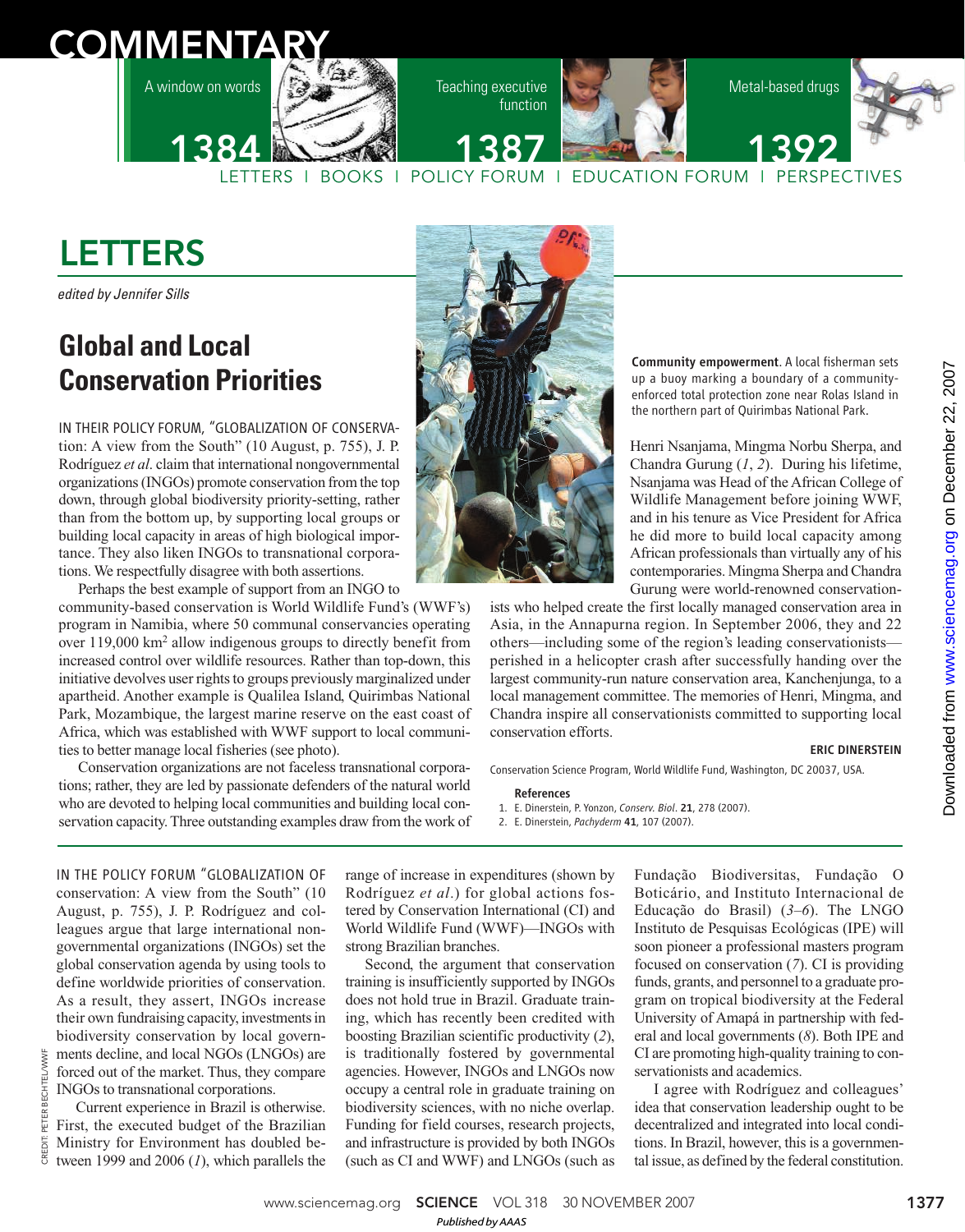### LETTERS

There is plenty of room for both INGOs and LNGOs to help Brazil reach higher scientific standards in biodiversity sciences and to bridge scientific knowledge and decisionmaking (*6*).

#### F. R. SCARANO

Departamento de Ecologia, Universidade Federal do Rio de Janeiro, 21941-970 Rio de Janeiro, Brazil.

#### References

- 1. Ministério do Meio Ambiente, "Relatório de Gestão 2003:2006—Política Ambiental Integrada para o Desenvolvimento Sustentável" (Brasília, Brazil, 2007); www.mma.gov.br/estruturas/ascom\_boletins/\_arquivos/ 07032007\_relatoriodegestao2003\_2006.pdf [in Portuguese].
- 2. W. Glänzel *et al.*, *Scientometrics* 67, 67 (2006). 3. http://ecologia.icb.ufmg.br/~ecmvs/exportar/manual\_ aluno.htm [in Portuguese].
- 4. Postgraduate Program in Ecology and Conservation, Universidade Federal de Mato Grosso; www.dbi.ufms.br/mstecopan/ [in Portuguese].
- 5. Postgraduate Program in Ecology and Conservation, Universidade Federal do Paraná; www.bio.ufpr.br/ ecologia/ [in Portuguese].
- 6. Instituto Internacional de Educação do Brasil; www.iieb.org.br/ [in Portuguese].
- 7. F. R. Scarano, *Sci. Agric*. 64, 439 (2007).
- 8. Postgraduate Program in Tropical Biodiversity; www. unifap.br/ppgbio/historico.htm [in Portuguese].

IN THEIR POLICY FORUM, "GLOBALIZATION OF conservation: A view from the South" (10 August, p. 755), J. P. Rodríguez *et al*. call upon Southern scholars to promote self-governing local institutions, enhance human capacity, and secure local participation in conservation. These goals cannot be met without certain prerequisites.

In order for the participation of local people and institutions to flourish, it is necessary to build local community capital (*1*), improve local governance (*2*), and enhance equity in benefit and burden sharing. Only 6% of biological scientists live in the South, which is home to more than 85% of the world's biodiversity (*3*); without bolstering human capital, our efforts in achieving these goals might be counterproductive. Moreover, in light of the cuts in university scholarships and the small percentage of the INGOs' budgets that is devoted to building capacity in developing countries, regional-level efforts are needed to generate scholarship. To improve training efficiency, online training and in-country or on-site trainings should be encouraged.

The South is home to some renowned universities and highly competent scientists. Other countries should send scholars to those universities, and regional scientists should mentor university students. More interaction between southern countries is crucial to achieving self-sustainability goals, but short- and long-term alliances between northern and southern countries can still reduce redundancy and improve efficiency. Let's

work together to translate the slogan "think globally, act locally" into action.

#### PASHUPATI CHAUDHARY

Department of Biology, University of Massachusetts Boston, Boston, MA 02125, USA.

#### References

- 1. J. N. Pretty, *Science* 302, 1912 (2003).
- 2. T. Dietz, E. Ostrom, P. C. Stern, *Science* 302, 1907 (2003).
- 3. J. Sarukhán, R. Dirzo, in *Encyclopaedia of Biodiversity*, S. A. Levin, Ed. (Academic Press, San Diego, CA, 2001), vol. 1, pp. 419–436.

J. P. RODRÍGUEZ *ET AL*. (POLICY FORUM, 10 August, p. 755) highlight the need for increased funding and training for local conservation institutions to achieve biodiversity conservation on the ground—a conclusion with which we emphatically agree. They also claim that global conservation prioritization templates are equivalent to top-down development plans, but do not acknowledge that one purpose of global priority-setting is channeling globally flexible resources to the regions that need it most (*1*).

Conservation International (CI) and other global conservation organizations act as conduits for financial support, capacity-building, and technical assistance within countries. Over the past 5 years, CI has provided more than \$100 million in funding to more than 1000 partners. Arguably, these resources come from sources that would not have been available without global conservation NGO action.

Global conservation priorities also serve as a scientific blueprint for governments to adapt and link local and national priorities with global ones. Madagascar provides one such powerful example: President Marc Ravalomanana's government has used CI's Hot Spots concept as a way to engage the international community in supporting a plan to triple the country's protected area coverage. Such national leadership combined with local implementation capacity has led to the creation of a national conservation trust fund that now has a capitalized value of over U.S. \$30 million.

We agree with Rodríguez *et al*. that "solutions must integrate extremely diverse natural, socioeconomic, and cultural systems and usually require a sense of community ownership," which is why CI supports local groups in developing responses they deem appropriate. Approaches often support existing organizations in building others at scales below them. For example, CI's Critical Ecosystem Partnership Fund provides funds to the Liberia Conservation Action Fund, which then makes grants to small NGOs.

A fundamental pillar of our business model is to create partnerships for more lasting and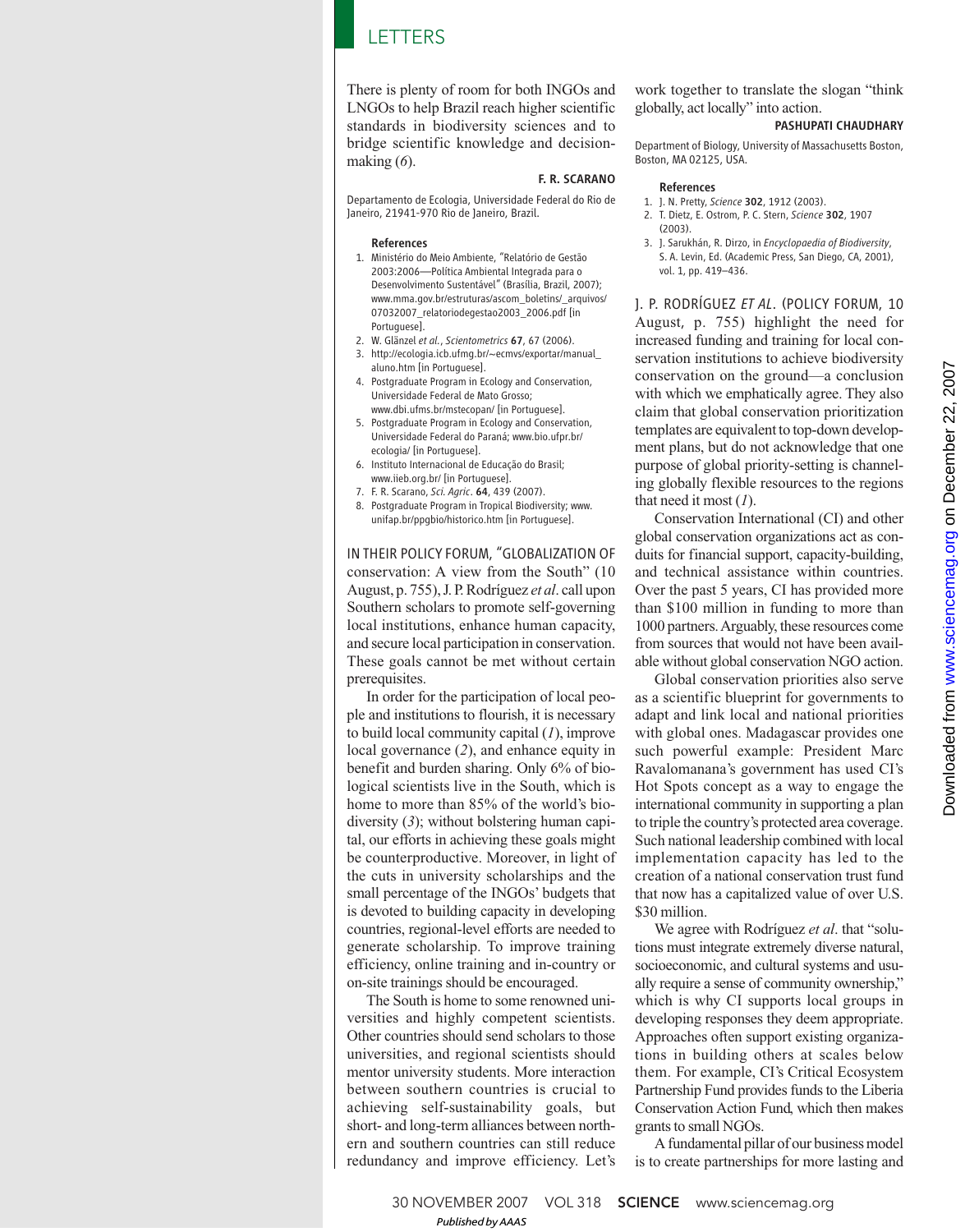powerful conservation results. These partnerships include a long-term component of capacitybuilding and learning so that CI can eventually divest from an area when local leadership is strong. Often, these solutions mean that CI funds organizations and programs well outside of universities or the biological sciences, believing instead that the "strong local institutions and individuals" that Rodríguez *et al*. call for must span civil society. It is precisely these strengthened sectors and partnerships, from local to global scales, that are needed to bring about conservation successes.

RUSSELL A. MITTERMEIER, CLAUDE GASCON, LEON RAJAOBELINA, JATNA SUPRIATNA, JOSE MARIA CARDOSO DA SILVA, CARLOS MANUEL RODRIGUEZ, LU ZHI, KATRINA BRANDON Conservation International, Arlington, VA 22202, USA.

#### Reference

1. T. M. Brooks *et al*., *Science* 313, 58 (2006).

#### **Response**

THE LETTERS BY DINERSTEIN, SCARANO, AND Chaudhary focus on the capacity-building elements of our article, rather than on our critique of branding strategies of international non-

governmental organizations (INGOs). While we are grateful to the authors for providing cases of successful capacity-building, it remains unclear whether this is a prevalent trend among biodiversity conservation INGOs or governmental organizations worldwide. Investment in local capacity has not been a funding priority (*1*), even though the existing cadre of conservation professionals is substantially below the level required for biodiversityrich countries (*2*, *3*). Additionally, strengthening local capacity is not identified in the mission statements of major INGOs (*4*), nor is it systematically assessed. Philanthropic organizations that fund these INGOs have not prioritized building local capacity, which may partially explain the reluctance of the INGOs to embrace this as a primary goal. Many institutions in developed countries rely on individual donations and endowments to cover core operating costs, sources rarely available in the developing world. Therefore, local organizations often depend on international funds for their projects, which are frequently tied to priorities set by the INGOs.

As Dinerstein and Scarano demonstrate, there is anecdotal evidence of local capacitybuilding. We recommend a sector-wide, systematic evaluation of investments in strengthening local scientific and institutional capacity for conservation as a basis for developing indicators to guide improvements. Commonly tracked variables in conservation, such as number of hectares protected, deforestation rates, species population trends, legislation passed, and policies changed, are not as useful for this purpose as metrics that track investment in capacity-building. We further recommend that donors create incentives so that grants given to INGOs are implemented directly by local organizations; fund more training at local universities, as suggested by Chaudhary; help local organizations raise funds for their home priorities; and provide management assistance. Better yet, developed country donors could mount a major fundraising effort and provide endowments for core support to local organizations that meet and maintain performance standards; the funds would be distributed based on conservation needs worldwide.

As the examples of Dinerstein and Scarano underscore, INGOs employ many dedicated and talented conservation scientists. Scarano